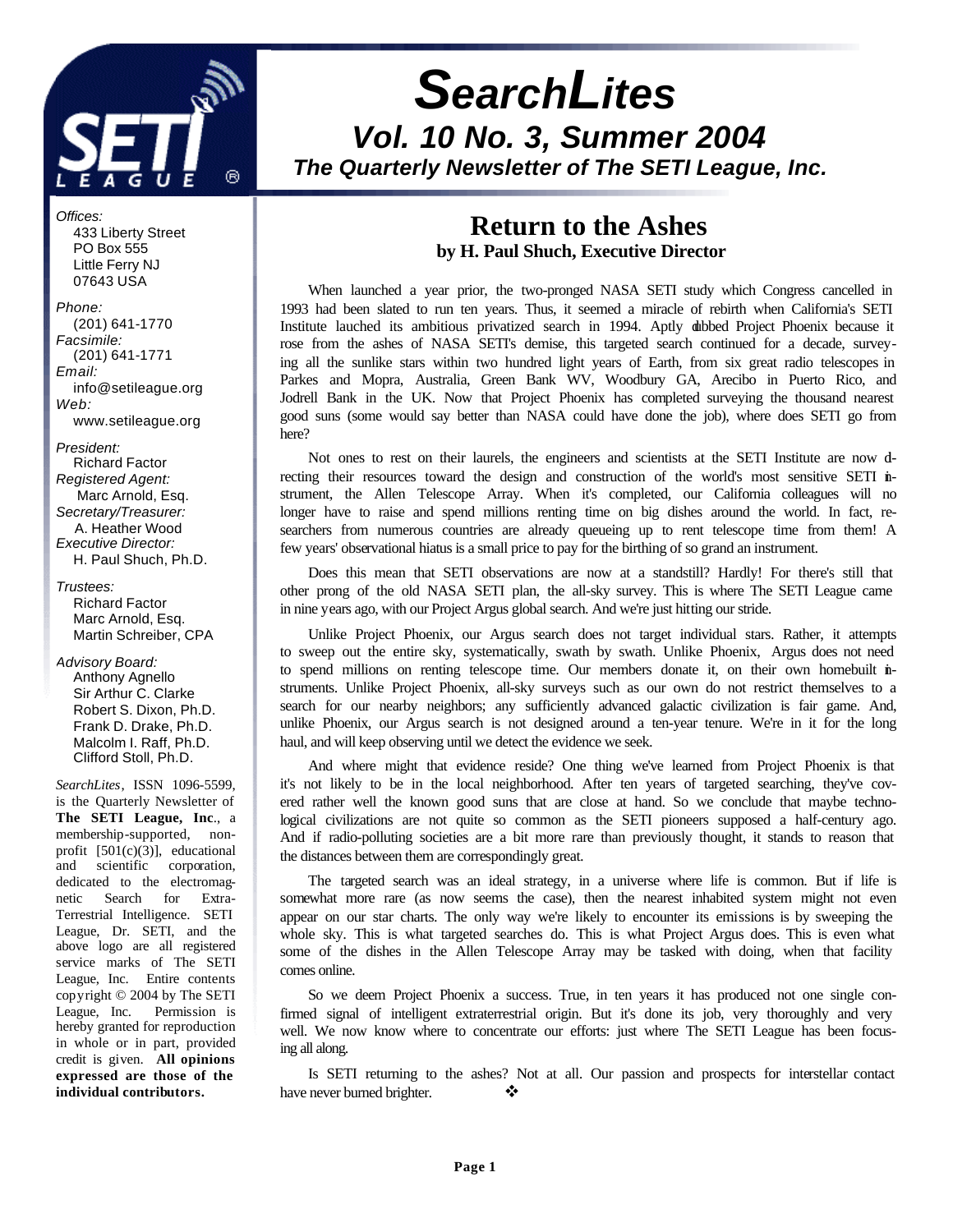## **Astronomy Picture of the Day Misleading**

 An image posted to the Internet as NASA's Astronomy Picture of the Day for 7 March 2004 was misleading, according to Dr. H. Paul Shuch, executive director of The SETI League, nonprofit leaders in the scientific Search for Extra-Terrestrial Intelligence. "The image itself is entirely genuine," Shuch explains, "and was a signal detection made by one of our members some five years ago, using his backyard radio telescope. We are pleased that NASA chose to feature this image on their APOD website. We only regret that their sensationalist caption may have mislead SETI supporters around the world."

 The caption in question begins: "No one knows for sure what caused this signal. There is a slight possibility that it just might originate from an extraterrestrial intelligence."

 "In fact," responds Shuch, "we have known exactly what caused this detection, ever since we posted it, along with a full explanation, to the 'What We've Heard So Far' page of our own website on 24 March 1999. We'd like it to be ET calling home. Unfortunately, the actual explanation is somewhat more mundane."

 The signal in question was detected by SETI League member Gerald Cavan, on an amateur radio telescope at his home in Ontario, Canada. Cavan, a longtime amateur radio operator (callsign VE3EYR) is one of over 100 SETI League members around the world to operate his own radio telescope, as part of The SETI League's global Project Argus network.

 The original image (only part of which was posted as the NASA Astronomy Picture of the Day) appears online at http://www.setileague.org/photos/hits/cavan.jpg. It is but one of dozens of signals a year analyzed by SETI League members since Project Argus went online on 21 April 1996. So far, not one of these detections has passed muster as a true manifestation of extraterrestrial intelligence. "But we are not discouraged," explains Shuch. "Before we can hope to detect messages from ET, we have to learn how to identify traces of mankind's own technology."

 A technical description of the signal, provided by Cavan at the time of detection, and posted to The SETI League's website along with the original image, reads as follows: "The bottom is a hit first detected by SETIFOX on 1420.477 MHz, and repeated every day at the same RA 9:36:40 DEC 3:33:52 from this location EN92ux. The interesting thing about this hit is the fact that it displays none of the modulation I normally get from GPS qrm and that the Doppler is reversed. The top of the display is the GPS signal as received on 1575.4 MHz USB, after about one minute of this I switch back to the hit at 1420.477 to analyze the signal. The GPS signal gets up to S9+ on the R-7000 for the same time as the hit approx. 18 minutes, at this time the display goes back to just noise. I think the hit is caused by the strong GPS signal beating with some local signal (intermodulation)."

 Subsequent collaborative analysis by multiple Project Argus participants confirmed Cavan's explanation. The SETI League publishes standardized detection and verification protocols, which specify the procedures to be followed in the event of a signal detection, in order to ensure scientific integrety and credibility.  $\bullet$ 

## **Italian Engineer Wins SETI League's Bruno Award**

**Heppenheim, Germany.., 27 March, 2004** -- The SETI League, Inc., grassroots leaders in the privatized Search for Extra-Terrestrial Intelligence, has awarded its highest technical honor to one of Europe's foremost radio astronomers. Stelio Montebugnoli, who heads the SETI Italia project from the Medecina radio telescopes in Italy, was honored today at EuroSETI04, The SETI League's first European SETI Science and Technology Workshop, with the annual Giordano Bruno Memorial Award, for significant contributions to SETI science.

 Ing. Montebugnoli is an electronics engineer whose professional duties include the operation of the Northern Cross Radio Telescope at the Institute for Radio Astronomy, National Council of Research, near Bologna, Italy. For several years, he has conducted a parasitic SETI program from a 32-meter parabolic reflector which serves as part of the European Very Long Baseline Interferometer. Using six Project SERENDIP processor boards obtained from the University of California, Berkeley, his SETI Italia project monitors 24 million channels at a resolution of 0.6 Hz, making it one of the world's most sensitive tools in the Search for Extra-Terrestrial Intelligence.

The Bruno is awarded annually for significant technical contributions to the art and science of SETI. It is dedicated to the memory of Giordano Bruno, the Italian monk burned at the stake in 1600 for postulating the multiplicity of inhabited worlds. This award was first suggested by sociologist Donald Tarter, at a SETI dinner held at the American Association for the Advancement of Science meetings in Atlanta on Feb. 17, 1995 (coincidentally the 395th anniversary of Bruno's death).

Past recipients include physicist Dr. D. Kent Cullers, WA6TWX; software volunteer Daniel Boyd Fox, KF9ET; English amateur radio astronomers Trevor Unsworth, G0ECP, and Ken Chattenton, G4KIR; Australian coordinator Noel Cedric Welstead, VK4AYW; photonics engineer Dr. Stuart Kingsley; Peter Wright, DJ0BI, founder and president of the European Radio Astronomy Club; lunar farside radio astronomy proponent Dr. Claudio Maccone; and noted physicist, astronomer and SETI pioneer Prof. Philip Morrison, ex-W8FIS, jointly with his late wife, educator Phylis Morrison.

#### **Event Horizon**

**May 28 - 31, 2004**: *Balticon 38*, Baltimore MD.

**June 28 - 30, 2004**: *SARA Conference*, NRAO Green Bank WV.

**July 12 - 16, 2004**: *Bioastronomy 2004: Search for Habitable Worlds*, Reykjavik Iceland.

**July 22 - 25, 2004**: *Central States VHF Conference*, Mississauga, Ontario, Canada.

**August 6 - 8, 2004**: *SETICon 04* SETI League Technical Symposium and Annual Membership Meeting, in conjunction with the *11th International Ham Radio Moonbounce Conference*, The College of New Jersey, Ewing (Trenton area) NJ.

**September 2 - 6, 2004**: *Noreascon 4* World Science Fiction Convention, Boston MA.

**October 4 - 8, 2004**: *55th International Astronautical Congress*, Vancouver BC Canada.

**October 14 - 16, 2004**: *Microwave Update*, Dallas TX.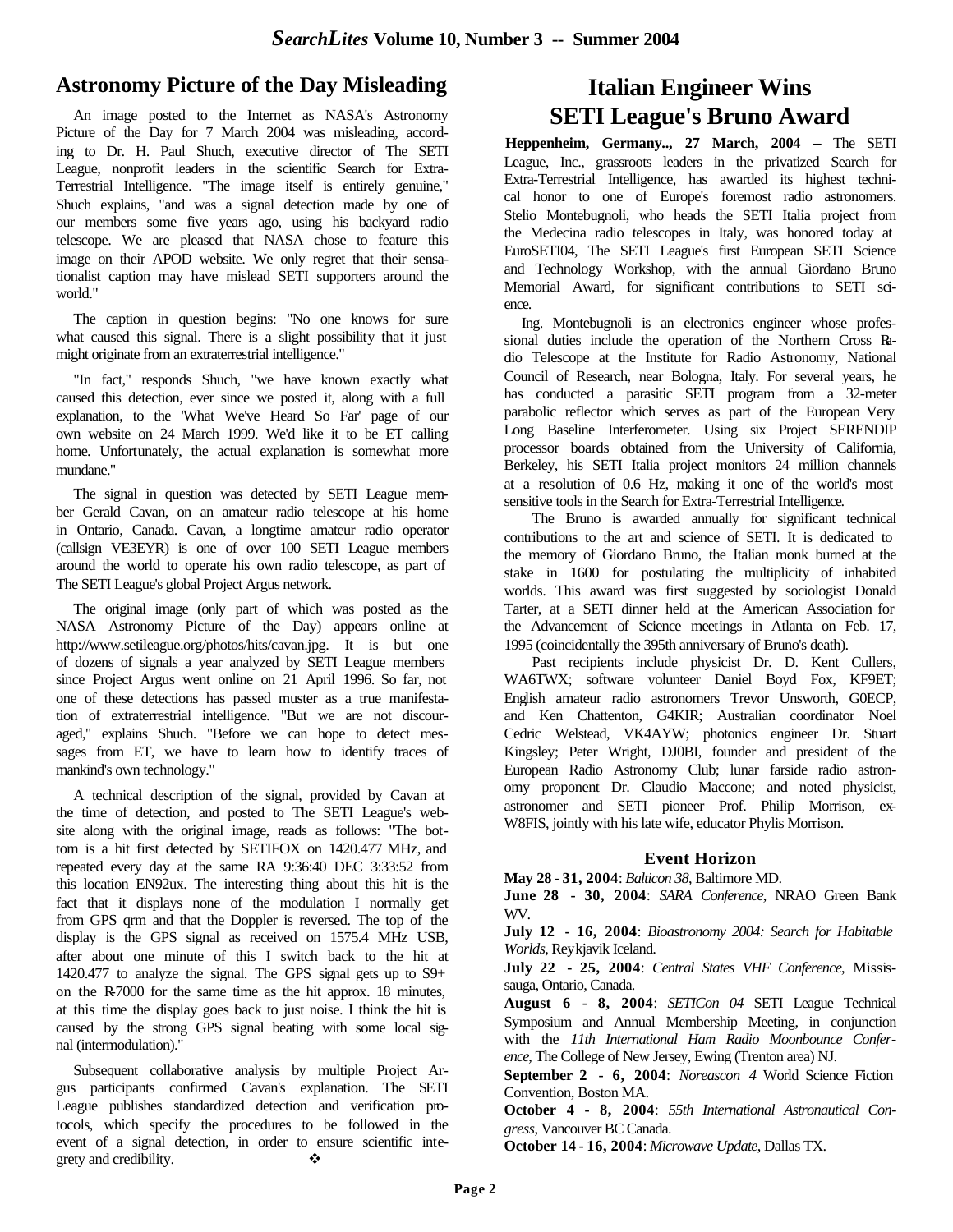



### **Preliminary** *SETICon04* **Program**

**Friday, 6 August 2004:**

**Armstrong Hall, The College of New Jersey** 8 AM – 2 PM Hardware Workshop (prereg. required) Noon - 2 PM Registration 2 PM – 2:30 PM Greetings and announcements 2:30 - 5:30 PM Technical Sessions 6 PM - 8 PM Dinner Break **AmeriSuites, Princeton NJ** 8 PM - 11 PM Hospitality Suite **Saturday, 7 August 2004: Armstrong Hall, The College of New Jersey** 8 AM - Noon Registration 9 AM - Noon Technical Sessions Noon - 2 PM Lunch Break 2 PM - 5 PM Technical Sessions **Campus Center, The College of New Jersey** 6 PM - 10 PM SETI League Awards Banquet **AmeriSuites, Princeton NJ** 10 PM – Midnight Hospitality Suite **Sunday, 8 August 2004: AmeriSuites, Princeton NJ** 7 AM - 9 AM Volunteer Coordinators Breakfast **Armstrong Hall, The College of New Jersey** 10 AM – Noon SETI League Annual Meeting

Noon - 1 PM Board of Trustees Meeting  $\bullet$ 

#### **Awards Banquet**

The SETI League's Third Annual Awards Banquet is scheduled for 6 - 10 PM Saturday night, 7 August 2004. Banquet tickets (at \$30 each) are available only in advance. The Banquet, to be held in the Campus Center at The College of New Jersey, will include a guest speaker and door prizes. It will culminate in the presentation of our two annual awards: the Giordano Bruno Memorial Award, The SETI League's highest technical honor, to an individual who has made significant contributions to the art and science of SETI, and the Orville N. Greene Service Award, honoring outstanding service to The SETI League.

Banquet tickets may be ordered at \$30 US per person, when pre-registering for the Conference by 30 June 2004. Dress code is conference casual. As banquet seating is limited, it is unlikely that additional banquet tickets will be available at the door.  $\bullet$ 

### **Conference Proceedings**

Don't miss out Proceedings of SETICon04, one copy of which is included in your registration fee. Additional copies may be purchased at the Symposium, for \$20.00 US apiece, along with a limited number of copies of the 2000 through 2003 Proceedings. *SETICon04* presenters are reminded that a final camera-ready copy of your paper is due at SETI League headquarters by 31 May 2004.

### **Microwave Circuit Construction Workshop**

SETICon offers an optional hands-on hardware workshop for those of our members who wish to learn more about constructing microwave circuitry. Under the expert guidance of experienced SETI League members, you will learn about component identification and microstrip assembly techniques, and then build and test your own Low Noise Amplifier.

The \$150 workshop fee (payable in advance) includes your quality LNA kit and all associated tools and components. Attendance is limited, and advance registration is required. Prerequisite: workshop participants must be able to figure out which end of the soldering iron is the handle!

## **Door Prizes Galore!**

Through the kind support of several vendors, the door prize table at the first three SETI League Awards Banquets was filled to overflowing, and nobody went home emptyhanded. We hope that present economic conditions will not deter our prize donors from being equally generous this year. Potential prize donors should contact SETI League executive director Dr. H. Paul Shuch at the earliest possible date. He may be reached by email to <drseti@setileague.org>. Prize donors will be acknowledged on The SETI League website, and in a future issue of *SearchLites*. ❖

## **Annual Meeting Announcement**

In accordance with Article IV, Section 1 of our duly approved Bylaws, as amended, the Trustees of The SETI League, Inc. hereby schedule our Tenth Annual Membership Meeting for 10 AM Eastern time on Sunday, 8 August 2004. The 2004 Annual Meeting will be preceded by a two-day SETI League Technical Symposium. Both events will be hosted by the Engineering Department of The College of New Jersey, Ewing Township (Trenton area) NJ.

As attendance by one percent of the League's membership constitutes a quorum, all members in good standing are encouraged to attend the Annual Meeting. The preliminary agenda for annual meetings appears in Article XII of The SETI League Bylaws, and is reproduced on our website.

Per Article IV, Section 3 of our Bylaws, as amended, written notice of this Meeting is being mailed to all members in good standing, not less than ten days nor more than ninety days prior to the meeting date. Members are encouraged to submit additional New Business items for inclusion in the Agenda. Please email proposed agenda items to n6tx@setileague.org, not later than **31 July 2004**.

The annual Board of Trustees Meeting required per Bylaws Article V, Section 3 will immediately follow the Membership Meeting. All SETI League members in good standing are welcome to attend. These meetings are open to all members without charge, and do *not* require Symposium registration.  $\bullet$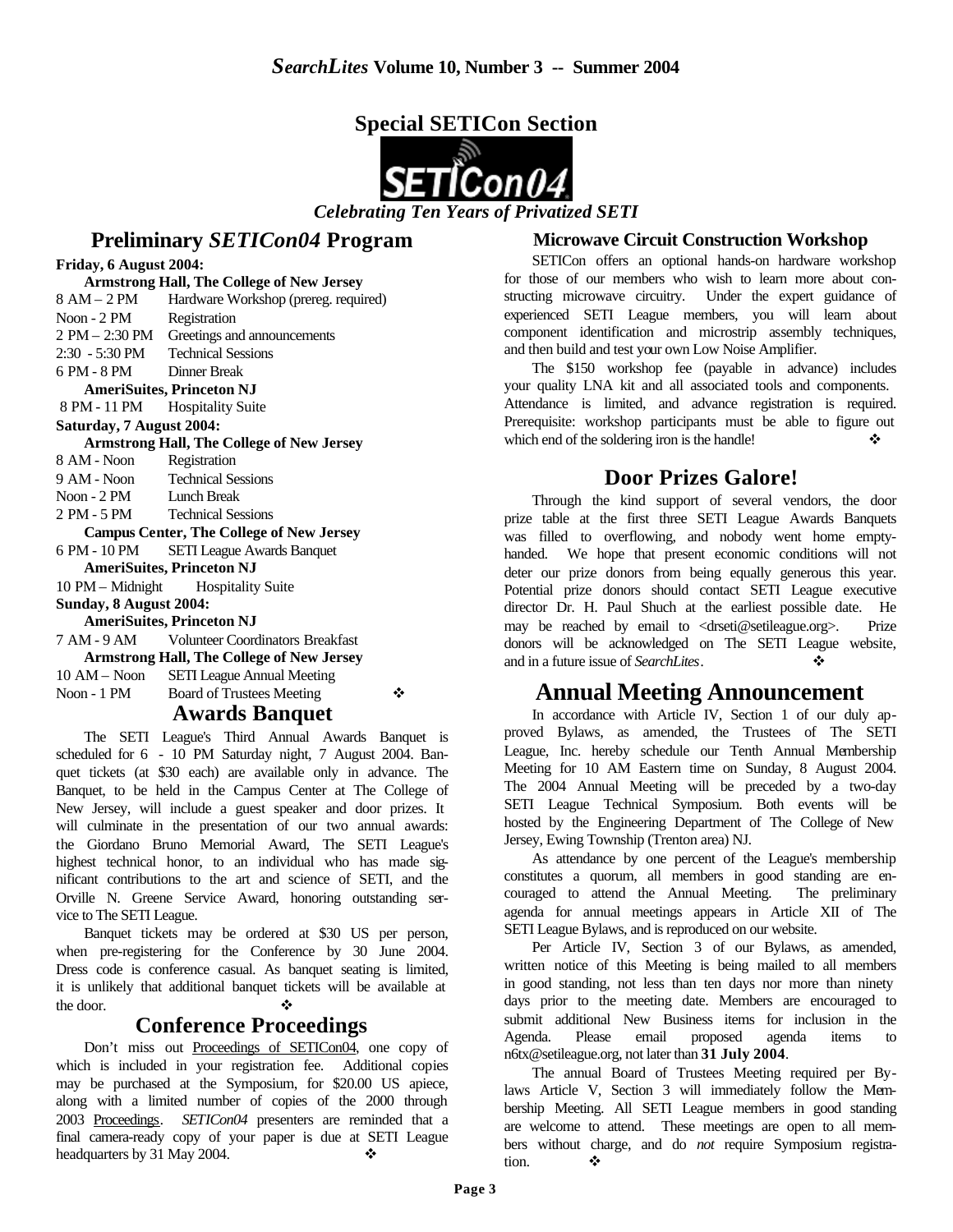

*Celebrating Ten Years of Privatized SETI*

### **Lodging**

This year, we are changing hotels. Our official Conference Hotel is the **AmeriSuites West Windsor/ Princeton**, Carnegie Center West, 3565 US Route 1, Princeton NJ 08540 USA. (Princeton is about fifteen minutes North of The College of New Jersey campus, where SETICon04 technical sessions are being held.) Phone: (609) 720-0200. Fax: (609) 720-0201. Click here for a map and driving directions.

Evening Hospitality Suites and various other Symposium social functions will also be held at the AmeriSuites. The special group rate is \$95 plus tax for all types of rooms. The price includes breakfast, week-day newspaper, indoor heated pool, fitness center, 25 inch TV, free local transportation, rooms with mini-kitchen and refrigerator, coffee maker and coffee, etc. Within walking distance of the hotel there are several restaurants and a shopping center. Reservations must be made not later than **30 June 2004**, directly with the hotel. Be sure to mention "EME2004" (our sister conference his year) to secure the quoted room rate.

For those desiring lodgings closer to campus, alternatives in the Trenton, NJ area include:

| Telephone          |   |
|--------------------|---|
| $(215) 860 - 1700$ |   |
| $(609)$ 896-3388   |   |
| $(609)$ 896-3700   |   |
| $(609)$ 466-2000   | ❖ |
|                    |   |

### **Transportation**

*SETICon04* is being held at The College of New Jersey, Ewing NJ (adjacent to the city of Trenton). Trenton NJ is bcated about forty miles Northeast of the Philadelphia International Airport, which is served by numerous domestic and international airlines. Driving time from the airport is approximately one hour. Rental autos are available at the airport, from the following companies:

| <b>Rental Car Agency</b> | Telephone          |
|--------------------------|--------------------|
| Alamo                    | $(800)$ 327-9633   |
| Avis                     | $(800)$ 331-1212   |
| <b>Budget</b>            | $(800)$ 527-0700   |
| Dollar                   | $(800) 800 - 4000$ |
| Enterprise               | $(215)$ 497-9048   |
| <b>Hertz</b>             | $(800)$ 654-3131   |
| National                 | $(800)$ 227-7368   |

Train service to the Trenton area is provided by: Railroad Telephone Amtrak (800) 872-7245 New Jersey Transit (973) 762-5100

## **Conference Venue**

*SETICon04* is being hosted by The College of New Jersey, Ewing NJ (adjacent to the city of Trenton). The Technical Symposium sessions, Annual Membership Meeting and Board of Trustees Meeting will all be held in the Department of Engineering, Armstrong Hall, 2000 Pennington Road, Ewing NJ 08628 USA. (Armstrong Hall is directly across from the college's Main Entrance from Route 31.) The Awards Banquet will be held in the Campus Center. Parking on campus is available in the lot and Armstrong Parking Garage, directly behind Armstrong Hall. Addition parking is available across the circular drive. All gates will be up in these parking areas, Friday through Sunday.

The evening Hospitality Suites, and possibly other Symposium social functions, will be held at the official Conference Hotel. See the accompanying maps, or The SETI League website, for details.  $\bullet$ 



**Road map to the official** *SETICon04* **Hotel** 

**To Hotel from NJ Turnpike:** Exit 9 to Route 18 North ½ mile to Route 1 South, 18 miles. Hotel is on the right.

**To Hotel from Philadelphia:** 95 North into New Jersey, to Route 1 North; 4 miles. Make U-turn at Carnegie Boulevard. Hotel is on the right Southbound side.



**Road map to The College of New Jersey**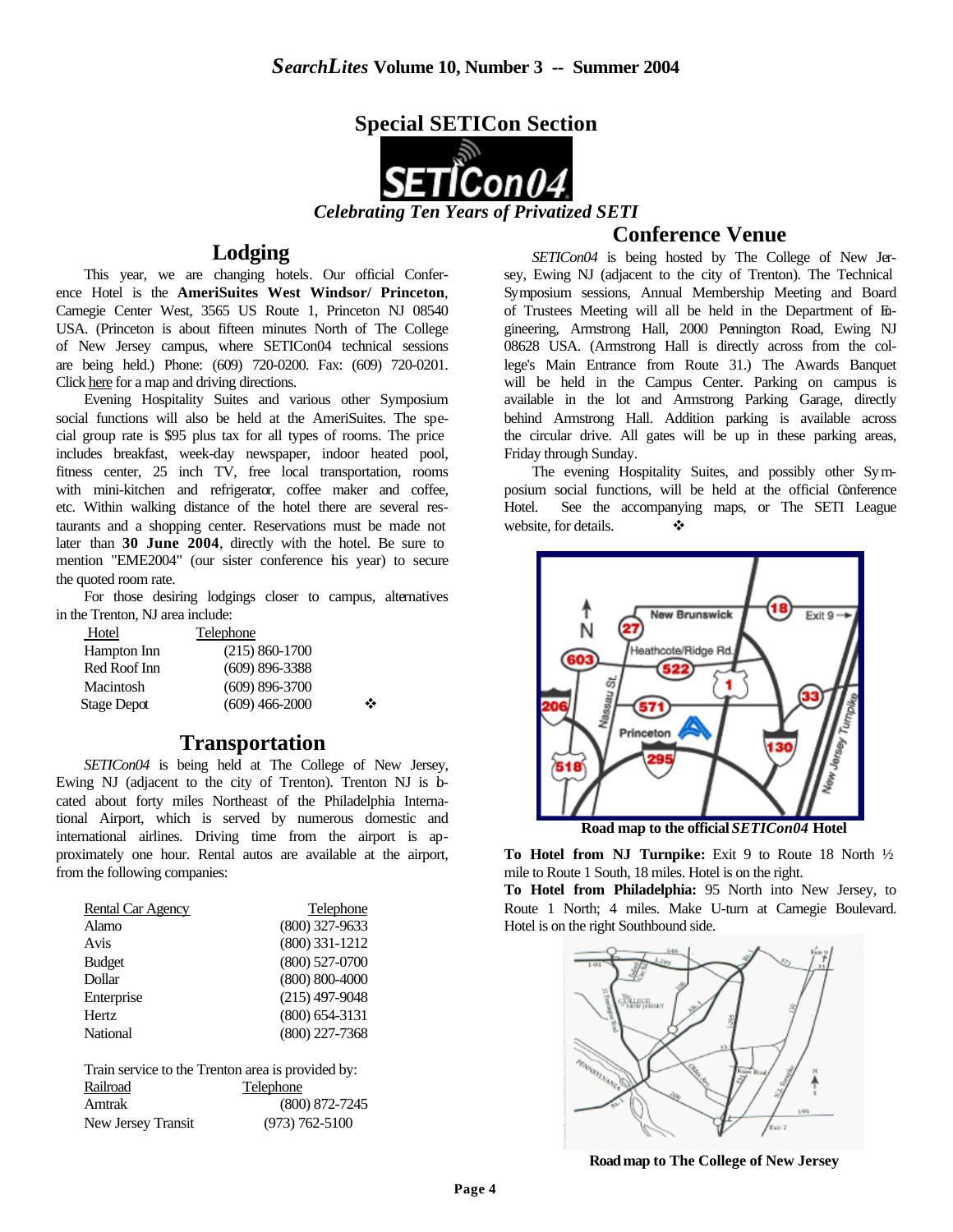## **Driving Directions to** *SETICon04*

#### **From the New York State Thruway:**

Take the New York State Thruway/I-87 South. Take the I-287 South/Route 17 South exit. Merge onto I-287 South. Take the U.S. 202 South/U.S. 206 South exit. Continue on U.S. 202 South. At the Flemington Circle, continue on U.S. 202/31 South. Exit U.S. 202/31 onto Route 31 South (Trenton). Follow Route 31 South until the entrance to The College (about 1.5 miles past the junction of 195, left at the second traffic light).

#### **From Long Island:**

Take the Verrazano Bridge to Staten Island. Stay on 278 West to Goethals Bridge. After crossing the bridge, take first exit for 95 South (NJ Turnpike). Follow directions from NJ Turnpike below.

#### **From the New Jersey Turnpike (Newark International Airport and North):**

Using the New Jersey Turnpike, travel south to exit 7A, Trenton and Shore Points. Follow signs toward Trenton onto I-195 West. Follow signs marked 295/ Princeton/ Camden. Exit at 60B for "I-295 North/ Rt 1/I-95 South/Princeton". Continue on I-295 (becomes I-95 South) to exit 4. Turn left off the exit ramp onto Pennington Road/Route 31 South toward Ewing.

#### **From I-80:**

Take I-80 East to the U.S. 206/Route 183 exit. Keep right at the fork in the ramp. Merge onto U.S. 206. Take the I-287 South ramp toward Somerville (I-78)/Princeton. Merge onto I-287 South. Take the U.S. 202 South/U.S. 206 South exit. Continue on U.S. 202 South. At the Flemington Circle, continue on U.S. 202/31 South. Exit U.S. 202/31 onto Route 31 South (Trenton). Follow Route 31 South .

#### **From New Brunswick:**

Take Route 1 South to I-95 toward Pennsylvania to exit 4. Turn left off the exit ramp onto Pennington Road/Route 31South toward Ewing.

#### **From Asbury Park-Freehold Area:**

Take I-195 West toward Trenton. Follow signs marked 295 Princeton/Camden. Exit at 60B for "I-295 North/Rt 1/I-95 South/Princeton". Continue on I-295 (becomes I-95 South) to exit 4. Turn left off the exit ramp onto Pennington Road/Route 31 South toward Ewing.

#### **From Route 78 (Easton, PA and the West):**

Take Route 78 East into New Jersey. Continue to exit 17 (Route 31 South/Flemington and Trenton). Continue South on Route 31 into the Flemington Circle. Take Route 202/31 South. Exit at Route 31 South (Trenton). Follow Route 31 South.

#### **From Atlantic City:**

Take Atlantic City Expressway West (toward PA). The expressway ends at Route 42. Follow Route 42 North to I-295 North. Continue on I-295 (becomes I-95 South) to exit 4. Turn left off the exit ramp onto Pennington Road/Route 31 South toward Ewing.

#### **From the PA Turnpike (Pittsburgh and Ohio):**

Take the Pennsylvania Turnpike/I-276 East to the Philadelphia/U.S. 1 exit. Keep left at the fork in the ramp. Merge onto U.S. 1 North Lincoln Highway. Stay straight to go onto U.S. 1 North. Take the I-95 North exit toward Trenton. Merge onto Delaware Expressway/I-95 North. Proceed into New Jersey. Take exit 4A (Route 31/Pennington Road). Off the exit ramp, you will be traveling south on Route 31.

#### **From I-95 South (Camden/Delaware/Phil. Int'l Airport):**

Using I-95 North, continue into Pennsylvania, through Philadelphia. Continue on I-95 North into New Jersey. Take exit 4A (Route 31/Pennington Road). Off the exit ramp, you will be traveling south on Route 31.

**Once on Route 31 South:** At the second traffic light (about 1.5 miles), make a left into The College entrance.  $\cdot$ 

# **Don't Miss Joe Taylor, our SETICon04 Banquet Speaker!**

The SETI League and the 11th International Ham Radio Moonbounce Conference are pleased to announce that they have scheduled **Prof. Joseph Taylor, K1JT** as featured speaker at their joint Banquet on 7 August 2004. Dr. Taylor, Professor of Physics and former Dean of Faculty at Princeton University, shared the 1993 Nobel Prize in Physics with his former student Russell Hulse, for gravitational research stemming from their earlier discovery at the Arecibo Observatory of the first binary pulsar.

Joe Taylor is both a world-class radio astronomer and a lifelong radio amateur, well known for his development of the WSJT and JT-44 digital communications modes being used for moonbounce, meteor scatter and tropo-scatter contacts worldwide. Using his own software and a modest station, he regularly places well in ARRL VHF/UHF and Moonbounce Contests. He routinely acknowledges the prominent role which his amateur radio background has played in his professional and academic success, and can be expected to touch on the important contributions still to be made by dedicated amateurs in the fields of radio astronomy and SETI.

The SETICon04 banquet is sure to be a sellout, and tickets will likely not be available at the door. You are encouraged to pre-register for this year's banquet by 30 June 2004.

For the fourth year in a row, SETICon is being hosted by The College of New Jersey, Trenton NJ, and co-sponsored by the IEEE Student Chapter and the American Radio Relay League. This year, for the first time, our annual Awards Banqet is being shared with the International Ham Radio Moonbounce Conference, which is being held at The College of New Jersey concurrently with SETICon.  $\bullet$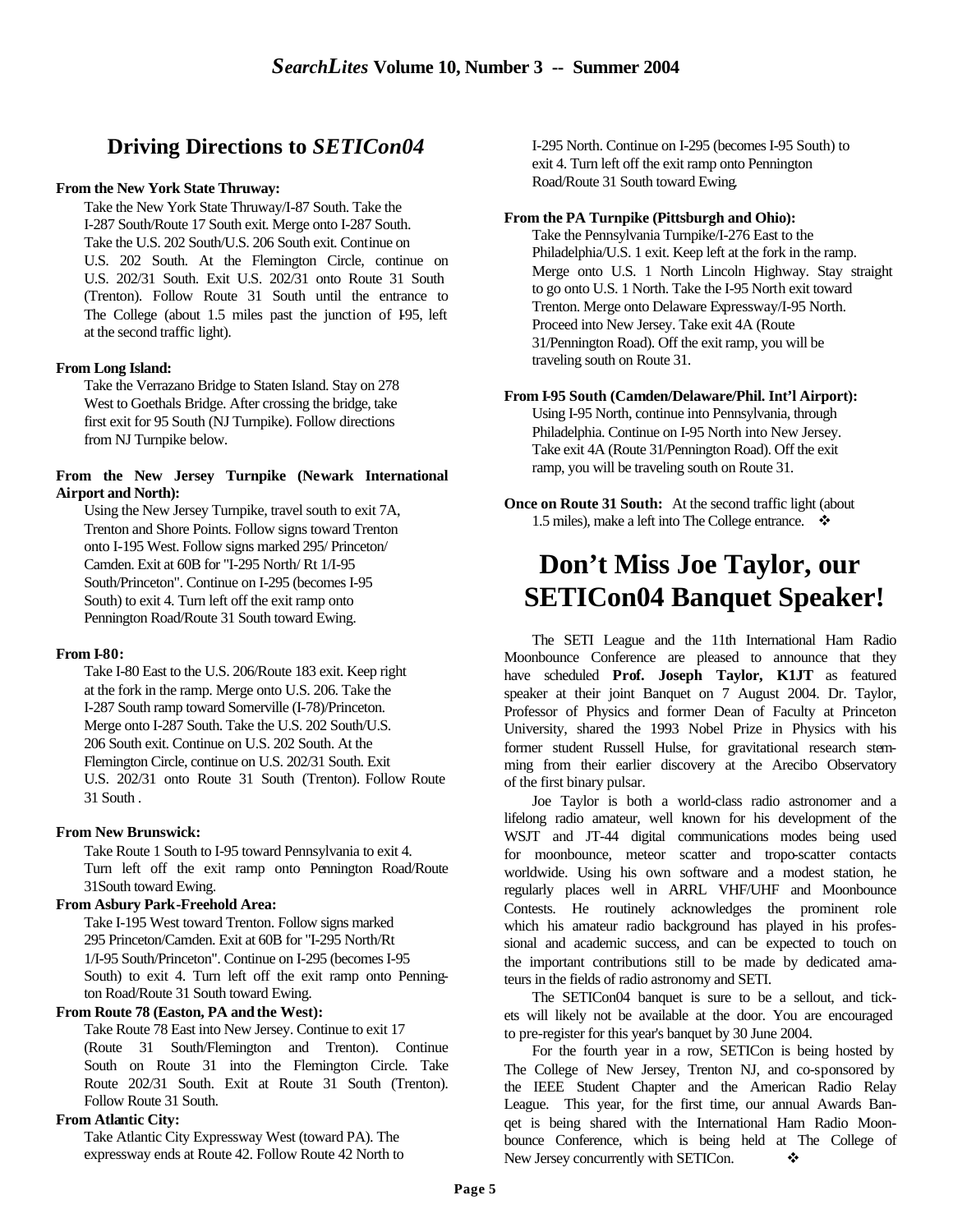

## *SETICon04* **Pre-Registration**

Pre-registration for the SETICon04 Technical Symposium has been set at \$50 US for SETI League members, and \$75 US for non-members, if received by 30 June 2004. Registration fees will increase by \$25 after that date. One copy of the conference Proceedings, admission to the conference Hospitality Suites, and refreshments are included in the registration fee.

Advance registration and payment is required for the  $\varphi$ tional Friday morning Microwave Hardware Construction Workshop. The fee includes all necessary materials, and is non-refundable. Tickets for the Saturday night Awards Banquet must be ordered in advance at \$30 US each, and additional *Proceedings* copies may be purchased at the door for \$20 US. All SETI League members in good standing are welcome to attend Sunday's Annual Membership Meeting, whether registered for the Symposium or not.

Please use the forms on this page to *register for SETI-Con04*, order additional *Proceedings*, purchase Awards Banquet tickets, and remit payment by credit card.

**Note:** All SETICon04 information given here is preliminary. Please see our website, http://www.setileague.org/seticon , for the latest updates.

**Please accept my registration for the 2004 SETI League Technical Symposium and Annual Membership Meeting, as follows:**

| as ionows.                                           |                 |
|------------------------------------------------------|-----------------|
| (pre-registrations must be received by 30 June 2004) |                 |
|                                                      |                 |
| Non-Members pre-registering:                         | at \$75 US each |
| Total number of Banquet Tickets:                     | at \$30 US each |
|                                                      |                 |
|                                                      |                 |
| Your full name:<br>Additional persons attending:     |                 |
|                                                      |                 |
|                                                      |                 |
| $C_{\text{tmod}}$ $\Lambda$ domain                   |                 |

Street Address:

City:

State or Province:

Postal Code:

Country:

#### **Please fill in the amounts below:**

| Total due for Symposium Registration<br>(at \$50 US for SETI League members, |      |
|------------------------------------------------------------------------------|------|
| \$75 for non-members):                                                       | S US |
| <b>Total due for Banquet Tickets</b><br>$(at $30$ US each):                  | S US |
| Total due for Additional Proceedings<br>(at \$20 US each):                   | S US |
| Hardware Workshop Registrations<br>$(at $150$ US each):                      | s us |
| <b>Additional Contributions:</b>                                             | S US |
| <b>Total Payment Remitted:</b>                                               | -US  |

**Deadline:** Pre-registration and payment are due by **30 June 2004**. After that date, attendees may register at the door for an additional fee of \$25 US per person.

Lodging: Hotel reservations must be made directly with the Conference Hotel, as indicated elsewhere in this issue. Please make your hotel reservations by **30 June 2004**.

## **Pleased to Accept Credit Cards**

 The SETI League invites you to pay your *SETICon04* fees and additional contributions via Visa or MasterCard. Please fill out the form below and return it with any order. We thank you for your ongoing support.

Circle One: Visa / MasterCard Exp. /

Card Number:

Cardholder:

Billing Address:

Total Contribution (US Dollars):

Signature:

Today's date: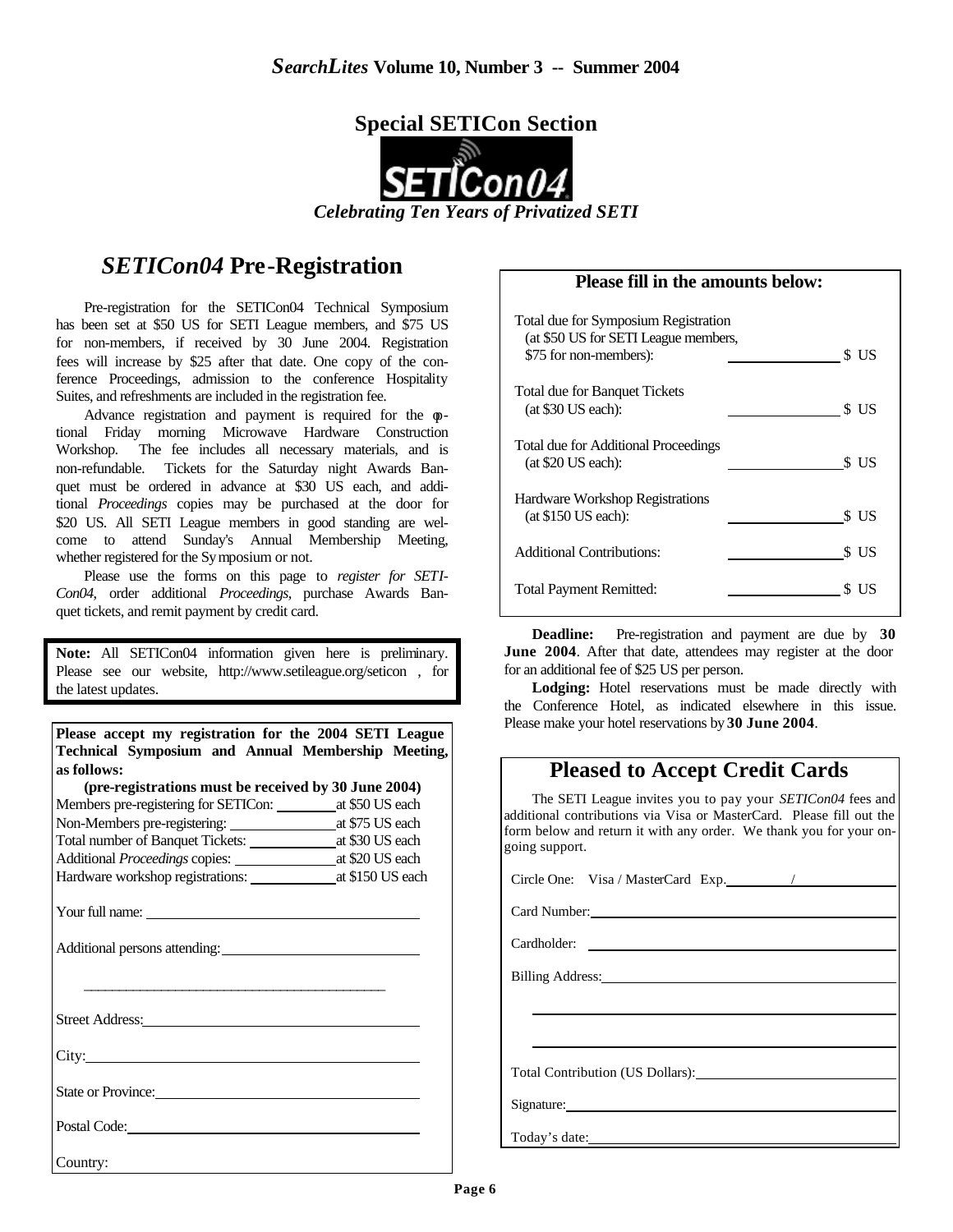## **Clarifying Statistical Significance By David Woolley**

Looking at the Spring 2004 *SearchLites*, I have to take issue with the quantitative aspects of the article on significance.

The most obvious point is that one would expect the numbers of sigmas to be measured in linear power units, not in logarithmic (dB) ones. This still results in values relative to mean noise, but only because sigma is likely to be proportional to mean noise (in fact, if the noise is ideally Gaussian (and I believe this is quite a good approximation) sigma is actually the same as the mean power.

Next, the number of sigmas corresponding to a particular percentile depends on the probability density distribution. The idealized linear power PDF is far from the Gaussian pattern on which I suspect that the 98% figure was based. Taking logs will complicate the analysis further.

For the idealized (Gaussian noise) power distribution, +/- 3dB actually corresponds to about 57% of possible values, a lot less than the 98% in the hypothetical example. (As a linear measurement, 1 sigma corresponds to zero power at the bottom of the range, so can never be exceeded in that direction, and  $+/-$  1 sigma is about 86.5%; about 98.2% are below 3 sigma, and about 99.9999% below 6 sigma.)

The example could also mislead, in that what matters is the variation in the noise when observing the same source under essentially the same observing conditions; it is not the variation due to pointing at the galactic core versus out of the plane, etc.

Sigma is normally used as a figure of merit for Gaussian distributions, but doesn't have a completely straightforward relationship to probability of occurrence, even then. Gaussian noise has a Gaussian distribution in volts/meter, but the corresponding power distribution is negative exponential.

The real figure that one is interested in, though, is not the number of sigmas, but the probability that a particular value will be exceeded by the noise.

The effect on this probability of obtaining two precisely agreeing measurements is to square the probability that the value won't be exceeded by the noise. This, incidentally, is the same gain as would be achieved by two consecutive measurements from the same station and doesn't actually require a large change in signal for the same probability to be obtained by simply receiving a 3dB stronger signal. The real benefit of

additional measurements is that it eliminates equipment faults and local (including passing satellite) signal sources.

One final, minor detail, is that one is only ever measuring signal plus noise, and as you never know the instantaneous noise, you never know the instantaneous signal (as such, I misused signal in "3dB stronger signal").  $\bullet$ 

## *SearchLites***Author's Guide**

 SETI League members and supporters are invited to contribute articles to our quarterly newsletter, *SearchLites*, the world's longest-running SETI publication. We welcome science fact articles, technical submissions, guest editorials, and film, book, and software reviews relating to the scientific Search for Extra-Terrestrial Intelligence.

 *SearchLites* articles are generally 500 to 1,000 words in length. Longer works may be submitted to Contact In Context, our online peer-reviewed scholarly journal, or to the Proceedings of our annual SETICon technical symposia.

 *SearchLites* contributions should be submitted via email to our Editor, as straight ASCII text. Submissions must contain the name, affiliation, amateur radio callsign (if any), and email address of the author, and must be original works to which the author holds all rights. If previously published works are submitted, it is the responsibility of the author to secure reprint rights from the original publisher. Submissions will be acknowledged only via email, and become the property of The SETI League, protected by the copyright of the issue of *SearchLites* in which they appear. Decisions to publish rest solely with The SETI League, Inc. Submissions may be edited for length and style.

 Opinions expressed in *SearchLites* submissions are those of the individual authors, and do not necessarily reflect the position of The SETI League, Inc., its Trustees, officers, Advisory Board, members, donors, or commercial sponsors.  $\cdot$ 

### *A First:*

## **SETI League Releases Conference Proceedings on CD-ROM**

Little Ferry, NJ.., 24 April, 2004 -- Following the success of its first European SETI Science and Technology Workshop, The SETI League, Inc., grassroots leader in the privatized Search for Extra-Terrestrial Intelligence, has released its first ever Conference Proceedings on CD-ROM. An interactive hypertext CD which is read with a computer and web browser software, *Proceedings of EuroSETI04* contains 325 files, totaling 500 MBytes of papers, graphics, photos, software and songs presented at last month's meeting in Heppenheim, Germany.

 "For the past three years," notes SETI League executive director H. Paul Shuch, who chaired EuroSETI04 and edited its Proceedings, "we have published and sold printed Proceedings books for our annual Technical Symposia. This practice is wasteful of trees, not to mention our nonprofit organization's limited printing and postage budget. It seems entirely appropriate for an organizaton that embraces electronic communications in its scientific mission to distribute its Conference Proceedings using the latest in digital technology."

 Examples of the twenty papers presented at EuroSETI04 include "Test SETI During Transmission of Interstellar Radio Messages," by Dr. Alexander Zaitsev of the Institute for Radio Astronomy, Moscow; "A New Amateur X-Ray Spectrometer," by Christian Monstein of ETH Zurich; "The Radio-Quiet Cone Above the Far Side of the Moon," by Dr. Claudio Maccone of Alespazio, Torino; and "Introduction to the Electromagnetic Spectrum," by SETI League executive director Dr. H. Paul Shuch. Though The SETI League is composed primarily of dedicated amateurs, the presentations were of the highest professional quality, as reflected in the contents of the Proceedings.

 The Proceedings CD was distributed to those members who travelled from eight different countries to attend the recent European technical meeting. It can now be purchased by SETI enthusiasts and interested engineers, scientists, students, and educators worldwide from the group's website, at http://www.setileague.org/admin/applicat.htm#mdse. The CD sells for \$15 US postpaid to US addresses, or \$20 US postpaid anywhere else in the world. One need not be a SETI League member to order the Proceedings.  $\bullet$